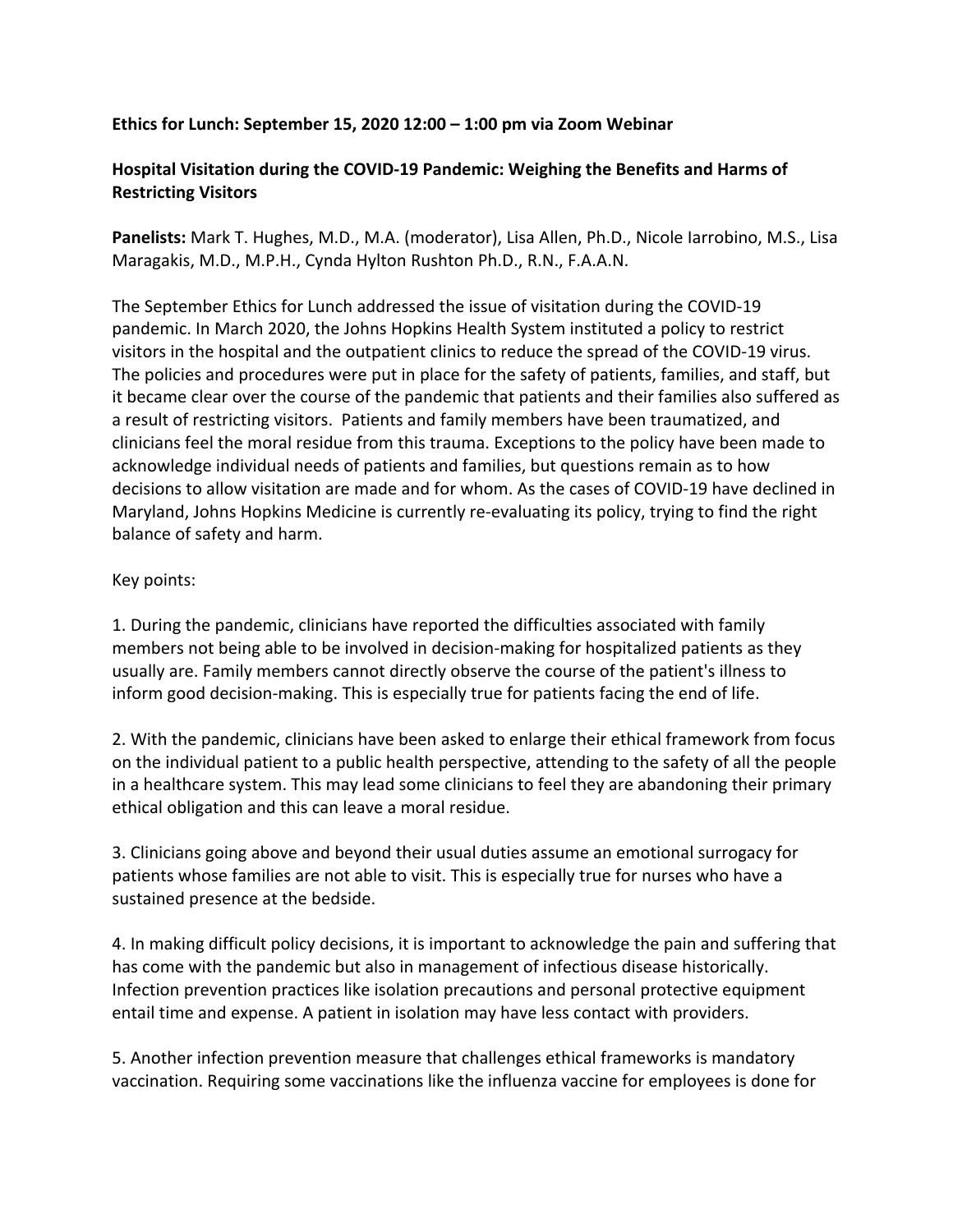the benefit of reducing the chances of infection but comes with some infringement on autonomy.

6. Another infection prevention policy that involved ethical considerations was management of Ebola virus disease and the creation of a biocontainment unit. Highly contagious diseases with high mortality rates raise many questions about risks to health care providers and whether their clinical care should be required or voluntary.

7. In the pandemic, once the transmission rate became high enough in the community and in the organization, visitor restrictions were put in place. Most employees who have gotten COVID-19 have acquired it from community transmission. The rare cases of spread in the hospital from employee to employee have because of not adhering to social distancing practices (e.g. taking mask off in break rooms in order to eat). Infection prevention measures can be highly effective provided they are followed.

8. Changes in visitor restriction policies are made after considering public health metrics about the extent of the virus in the community, the percent positivity in testing, and the number of case per 100,000 population in a geographic region around a hospital. Then there can be additional considerations for situations when exceptions should be made on a case-by-case basis (e.g., pediatrics, obstetrics, end of life, and need for care partner).

9. The Patient Experience perspective is to view visitors as Care Partners. They are not casual visitors but instead are integral members of the care team. Family members are an extra set of eyes and ears for the patient--they assist with patient education and help with discharge planning. They can help prevent harm to the patient.

10. A standing committee has been created to assess the current state of the pandemic and the permissibility of care partners at the bedside in consultation with members of the Patient and Family Advisory Committees (PFACs). The COVID ActNow website provides a snapshot of the pandemic in a city, county, or state and can be used to help formulate policy.

11. A framework for changing visitation policies considers the risk of transition in the community (high, medium, low tiers), the location of the patient in the hospital, the length of stay, and the clinical situation. For instance, a patient with an extended hospital stay would benefit from the presence of a Care Partner so the Care Partner can see the progress of the hospital journey and help with medical decision-making and discharge planning.

12. Visitors who are allowed to visit a patient must follow guidelines that they are given at the time an exception is made. These include wearing a mask, maintaining social distancing, staying in the patient's room except to get food. If guidelines are not followed, visitors will be asked to leave. Visitors are not tested for COVID-19 but instead are asked to complete a screening questionnaire.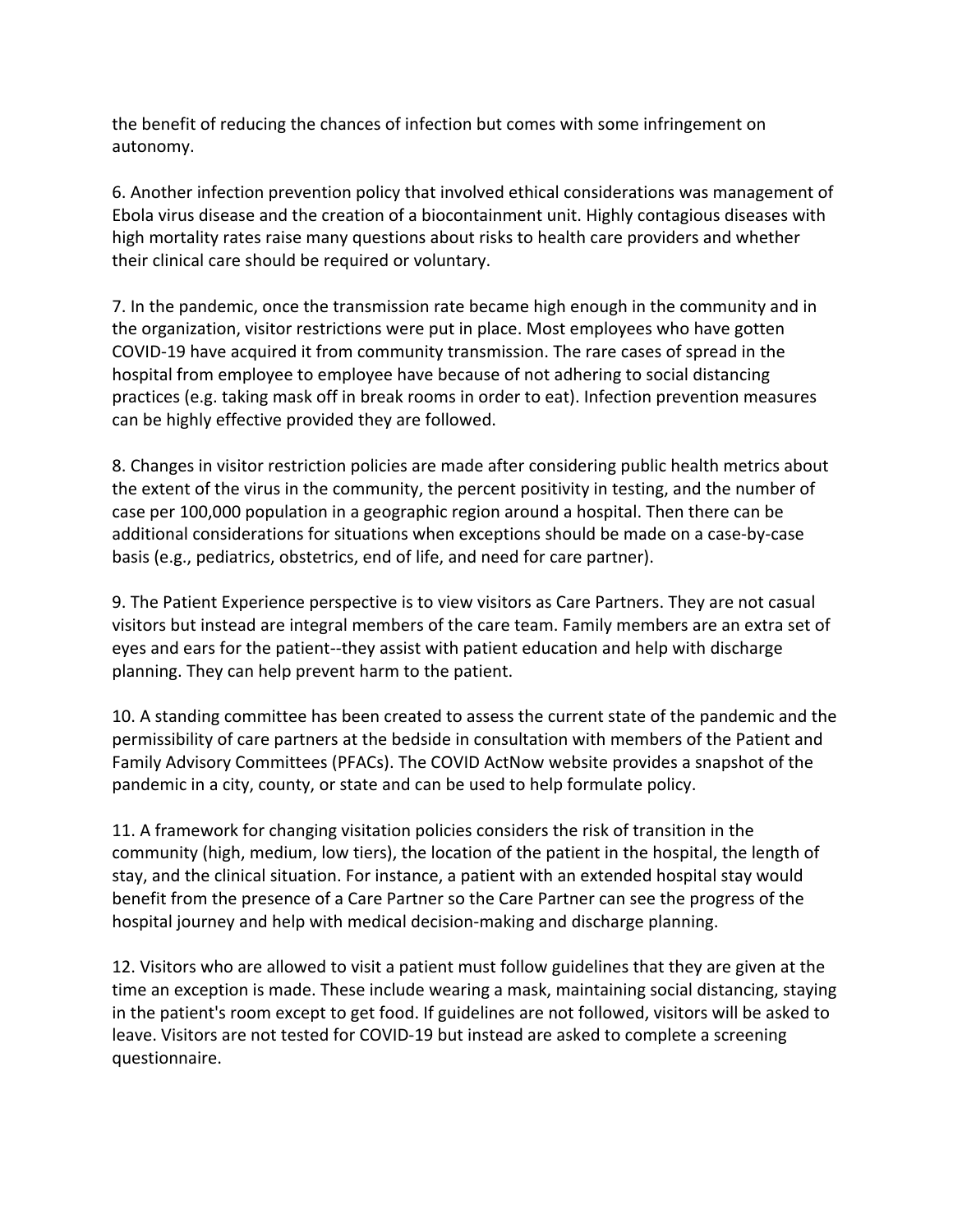13. Hopkins has 17 PFACs and they have been working with senior leaders of the health system, the ethics committee, and representative of the Resilience in Stressful Events (RISE) teams to monitor the process for making exceptions to the visitor restriction policy. Requests for exceptions have typically been made by care teams on behalf of patients. The request is reviewed by a senior administrative leader, who then has to make the difficult decision of whether to approve or deny the request. Requests are assessed on a daily basis.

14. From March through mid-August at The Johns Hopkins Hospital, 24,000 unique patients were served, with over 64,000 unique admissions. There were 1,976 exceptions for visitors made during that time, with no racial differences in the approvals or denials. Over 80% of the requests were granted exceptions. Over 50% of the admissions were for African American patients; only 30% of the requests for exceptions were for African American patients. 36% of admissions were for White patients; over 50% of the requests were for White patients.

15. The health care team may need to be more proactive in suggesting to patients or families that an exception should be requested. They may also need to convey that it is safe to come to the hospital provided social distancing practices are followed.

16. When visitors are permitted, their approval is noted in the electronic record and reviewed by security when they present at hospital entrances. There are no time limits to visitation, although it is anticipated family will not stay for 24 hours. The period of time they can arrive for visitation goes until 7 p.m., although exceptions can be made after hours. The hospital does not want queuing of visitors at entrances and would prefer visits are staggered throughout the day.

17. When visitors are not permitted, clinical care teams are encouraged to keep the lines of communication open with them. Patients are encouraged to use their electronic devices to stay in touch with their family. Staff may be able to assist with setting up virtual communication, although resources are limited and this adds another level of stress for staff who are already doing so much. It would be nice if there were volunteers to serve as communication ambassadors, but there is also a need to limit the number of people in the hospital where possible.

18. Patients are being asked to wear masks to help prevent spread to staff members. They will also need to consider whether to wear a mask when Care Partners visit depending on whether they are in the patient's "bubble."

## **Readings:**

1. Johns Hopkins Medicine Visitor, Family, Care Partner Restrictions Related to COVID-19

2. Colimore SLC, et al. Johns Hopkins Medicine responds to COVID-19: Adjusting patient- familyand staff-centered care. Patient Experience Journal 2020;7(2):118-124.

3. Andrist E, Clarke RG, Harding M. Paved With Good Intentions: Hospital Visitation Restrictions

in the Age of Coronavirus Disease 2019. Pediatr Crit Care Med. 2020 Oct;21(10):e924-e926.